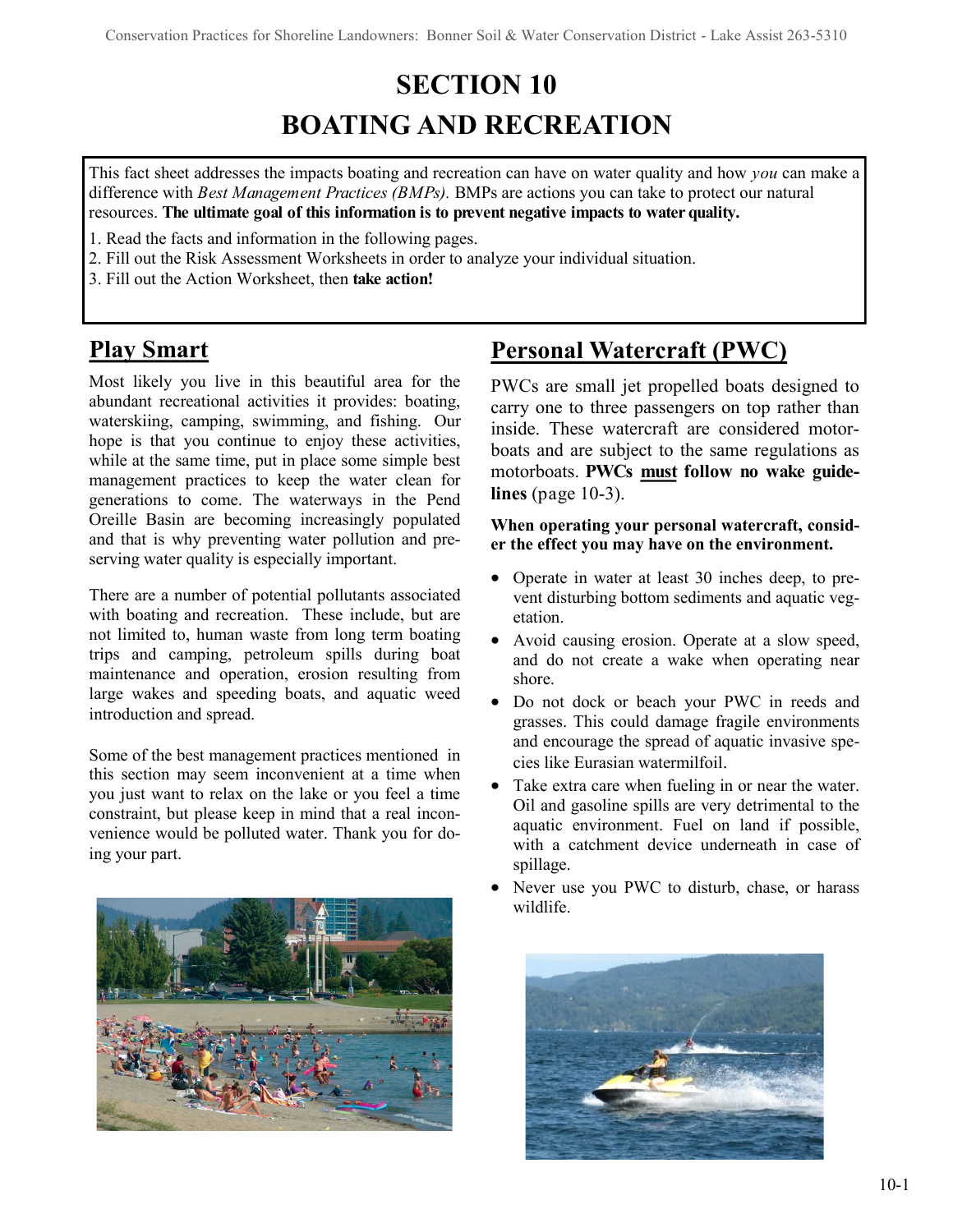### **Boat Sewage and Waste**

### *Discharge or dumping of sewage or other wastes from any vessel into State waters is prohibited.*

### *Idaho Code 67-7505*

Untreated sewage (black water) is a pollutant in surface water because it can contain disease causing bacteria and viruses leading to illness such as dysentery and infectious hepatitis. Discharged sewage water and gray water also cause aesthetic degradation and can contain high levels of nitrogen and phosphorus that can stimulate algae growth in lakes.

Although many boats have on-board sanitation devices, it is important to become familiar with the many vault toilets, restrooms, and pump-out stations around the lake, and whenever possible, use these on-land facilities rather than on-board ones. The Bonner County waterways map is located at the County Public Works Department.

### **Reducing Sewage and Gray Water Impacts:**

- Use on-shore restrooms when docked and before casting off. Plan ahead for restroom stops.
- Do not discharge untreated sewage in any lake, river or stream.
- Always use a sewage pump-out facility to empty holding tanks.
- If pump-outs are not available at your marina, ask them to have one installed.
- For sanitation systems that require treated chemicals, look for chlorine free and formaldehyde free products**.**
- Use shore facilities for dirty dishes and showers on shorter day trips.
- Use phosphate free/non toxic soaps.
- Use alternative cleaners. Baking soda, lemon juice, and vinegar all perform as well as commercial cleaning products.



**Figure 10-1** *Marine pump-out station*

### *MARINE SANITATION DEVICES (MSD)*

Federal law requires all installed toilets to be U.S. Coast Guard Certified. Marine Sanitation Devices (MSDs) are rated I, II, or III.

**Types I and II MSDs** treat waste with special chemicals to kill bacteria. If you have a Type I or II MSD, it must have a holding tank for untreated waste and a "Y" valve must be secured in a closed position while operating in all State and U.S. waters.

**Type III MSDs** provide no treatment and are either holding tanks or portable toilets. Collected waste must be taken ashore and disposed of in a pump-out station or onshore toilet.

### *LARGE BOATS AND HOUSE BOATS*

Many large boats and house boats have installed toilets. Installed toilets must have a holding tank for sewage (black water.)

*Idaho Panhandle Health District Code (IDAPA 41.1.200) prohibits any boat containing waste water facilities to be on district rivers or lakes unless the facilities are sealed to prevent untreated or treated sewage discharge or spilling.*

### *PUMP-OUT STATIONS*

Discharge of human waste into all State waters is prohibited. Surface waters, such as lakes and streams, are considered State waters. Human waste must be pumped into a boat pump-out station (Figure 10-1). There are many pump-out stations located throughout the Pend Oreille Basin. Become familiar with these locations and use them. The County waterways map showing pump-out locations can be obtained from the Bonner Soil & Water Conservation District.

### **Current PUMP-OUT locations in Bonner County**

*Lake Pend Oreille*

Garfield Bay City Beach marina Sandpoint Marina Bayview Farragut State Park Kramer Marina

### *Priest Lake*

Priest Lake Marina Hills Resort Bishop's Marina Blue Diamond Marina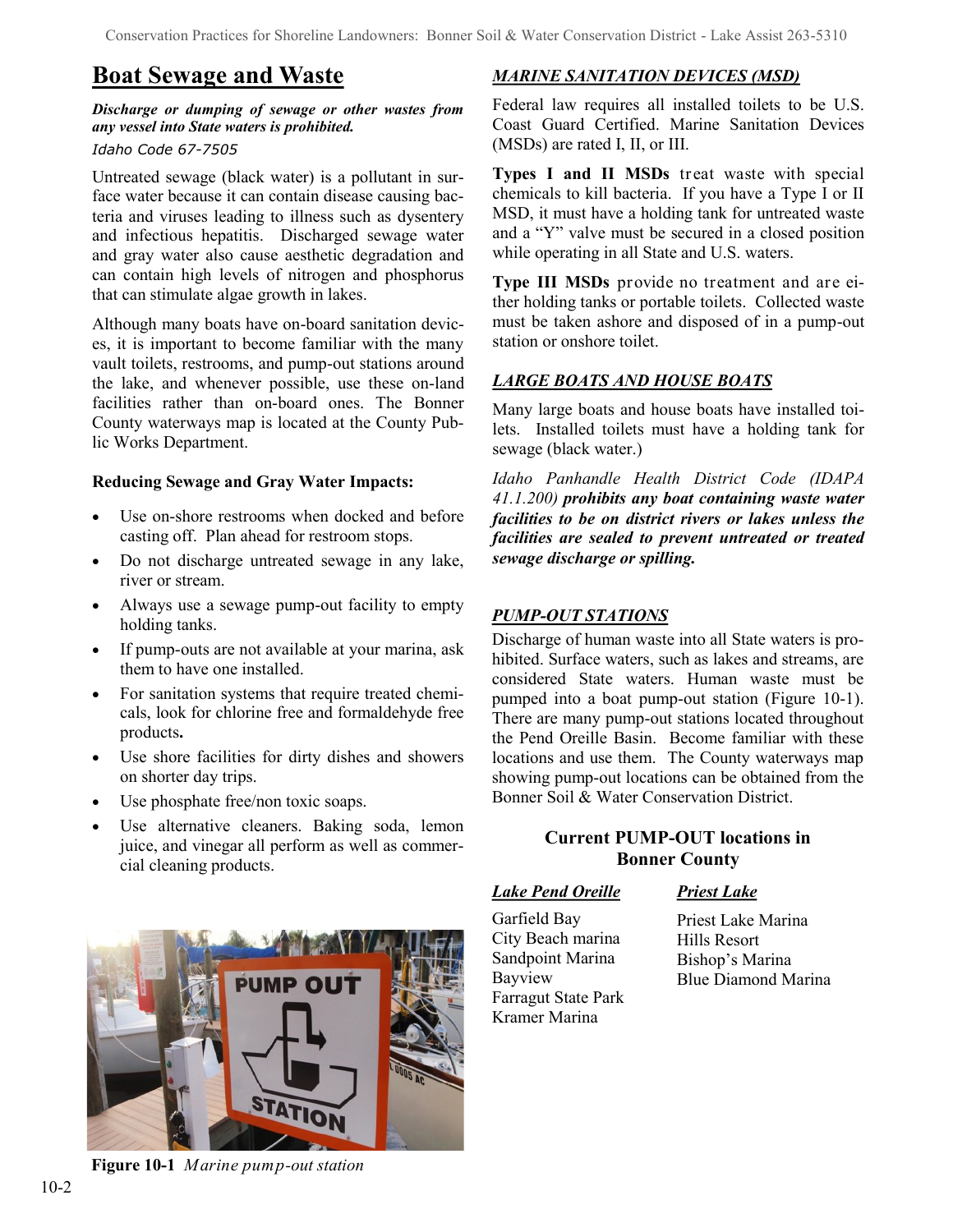# **No Wake Zones Prevent Erosion**



The impact of waves continually hitting the shoreline cause it to erode and wash away. When shorelines erode, the damage decreases property value, degrades fish habitat from sediment loading, decreases riparian habitat, and causes excess nutrient loading, which en-

courages the growth and spread of algae blooms and aquatic invasive species.

### **No Wake Zones**

- Within 200 feet from any shoreline, dock, pier, structure, or any person in the water .
- Within 50 feet of any other vessel (15mph).
- The area surrounding all bridge structures.
- Wherever a "No Wake Zone" sign is posted.



**Figure 10-2** *Bank erosion caused by boat wakes and flooding. Bank lacks a healthy vegetative buffer.*

# **Camping along the Shoreline**



When using the waterfront for recreation and leisure, make sure your activities do not cause lasting damage to the shoreline or water. There is nothing better than swimming and camping along a beautiful lake or river, but keep in mind why you enjoy it! Make sure it stays that way for you and others in the future. Cleaning up, washing, burning,

and waste disposal on the shoreline needs to be done responsibly.

### **Camping**

- Use the restroom/latrine whenever one is provided. If none is available, bury human waste a minimum of 150 ft from the water's edge.
- Never dispose of fish guts or other waste in the water. It attracts pests and adds nutrients to the water.
- Never wash in the lake or river; wash dishes, hair, clothes, and yourself at least 150 ft from the water's edge. Always use biodegradable soap.
- Handi-wipes work well for cleaning, but pack it out!
- Properly dispose of all garbage, including litter you find. Pack it in—pack it out.
- In areas with established fire rings, keep your fire within designated areas. Ashes washed into water introduce unwanted phosphorus.
- Camp at least 150 feet from the lake shore, stream banks, and riparian areas.

### **Swimming**

- Do not use soap or shampoo in the water.
- Do not use the water as a bathroom.

# **Off Road Vehicles**

The use of off road vehicles, such as all-terrain vehicles (ATVs), mountain bikes, and snowmobiles can have a severe effect on lakes and rivers by increasing erosion, turbidity, and sedimentation. Always stay on well maintained trails, and stay away from sensitive areas during spring melt when the ground is thawing and very susceptible to rutting and erosion.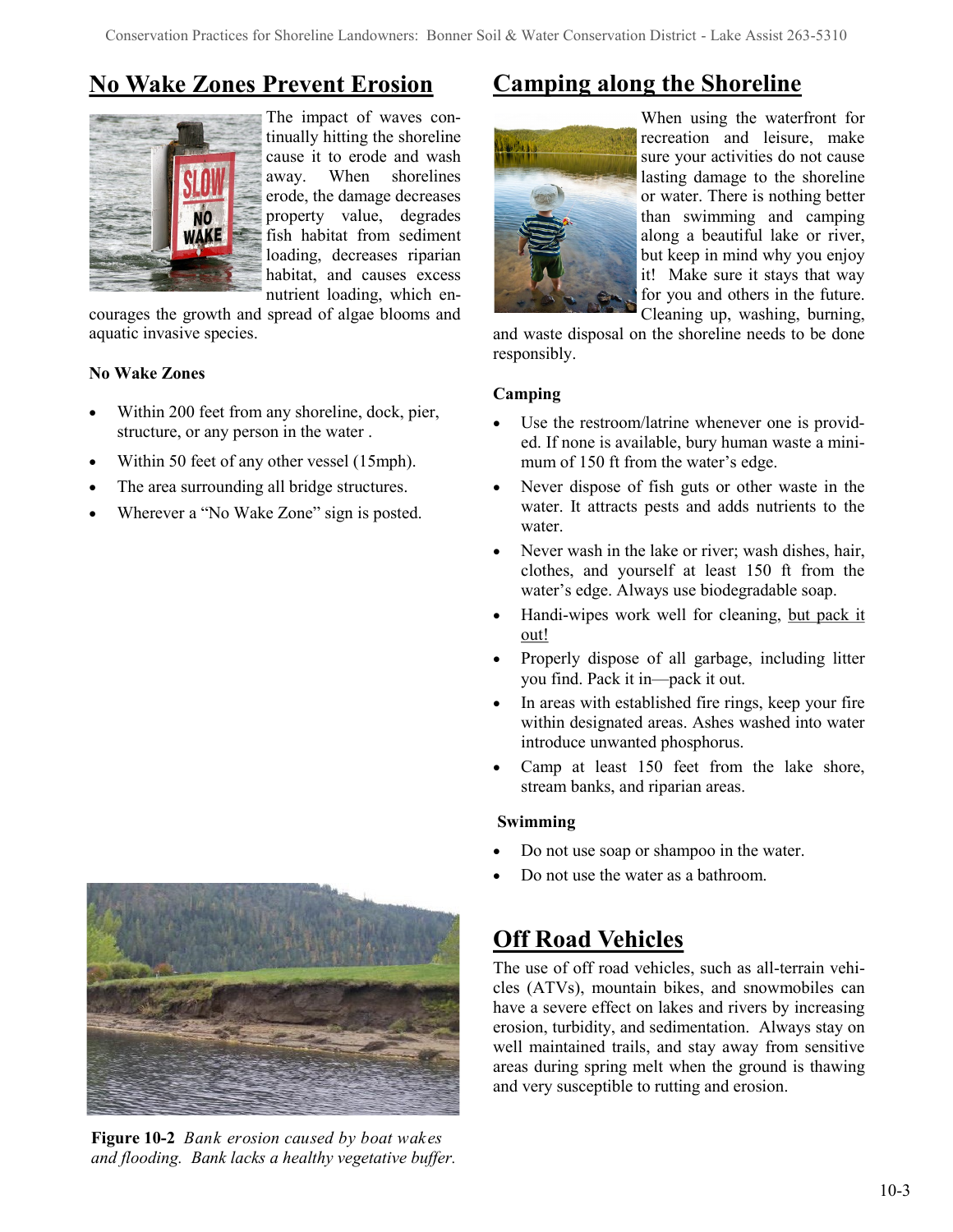### **Boat Maintenance and Operations**

There are numerous risks to water quality associated with boating. Boats require fluids for maintenance that can have detrimental impacts to aquatic life. When caring for boats, a significant amount of solvents, paint, oil, and other pollutants can potentially seep into groundwater or be washed directly into surface water. Many boat cleaners contain chlorine, ammonia, and phosphates, which can harm plankton and fish. Oil spills from motors and refueling contain petroleum products harmful to fish, wildlife, and human health

### **Reduce pollution from boats and marinas:**

- Select non-toxic cleaning products.
- When replacing fluids such as oil, fuel, and coolant, always use safety measures, such as a drop cloth or bucket, to prevent chemicals from entering water.
- Carefully fuel boat engines using a funnel and fuel absorbing materials. If your local marina doesn't provide these products, encourage them to do so.
- Keep boat motors well-tuned to prevent fuel and lubricant leaks and improve fuel efficiency. Because the bilge is continually pumping potentially contaminated water into the lake, it is critical that your engine is clean and well maintained.
- Stow it, don't throw it! Keep your trash on board and out of the water. This includes cigarette butts, fishing line, and any food or drink packaging.
- No power loading! Using the motor to load your boat onto and off of the trailer stirs up sediment at the end of ramp creating a large hole (Figure 10- 3) that trailers get stuck in.



**Figure 10-3** *Power loading stirs up sediment and creates large hole at the end of boat ramp*

# **Aquatic Invasive Species**

Aquatic invasive species (AIS) are also referred to as "nuisance" and "exotic" species, and they are one of the most significant threats to our water resources today. Aquatic invasive species often travel from one body of water to another by "hitching a ride" on watercraft, recreational equipment, and animals. Call the Idaho State Department of Agriculture (208) 332- 8564, if you see anything suspicious. Please read Section 9: Aquatic Invasive Species for detailed information on this topic.



### **Clean**

rough-Hull<br>Fittings

Gimbal

Motor

Remove all plants, animals, and mud. Discard away from waterbody, storm drain and ditches. Thoroughly wash everything, including crevices and other hidden areas.

### **Drain**

Thoroughly drain your boat before leaving the area, including wells, ballast, and engine cooling water.

### **Dry**

Allow time for your boat to completely dry before launching in other waters. If you have been in a known zebra/quagga mussel infested waterbody, it is recommended your boat dry for 30 days.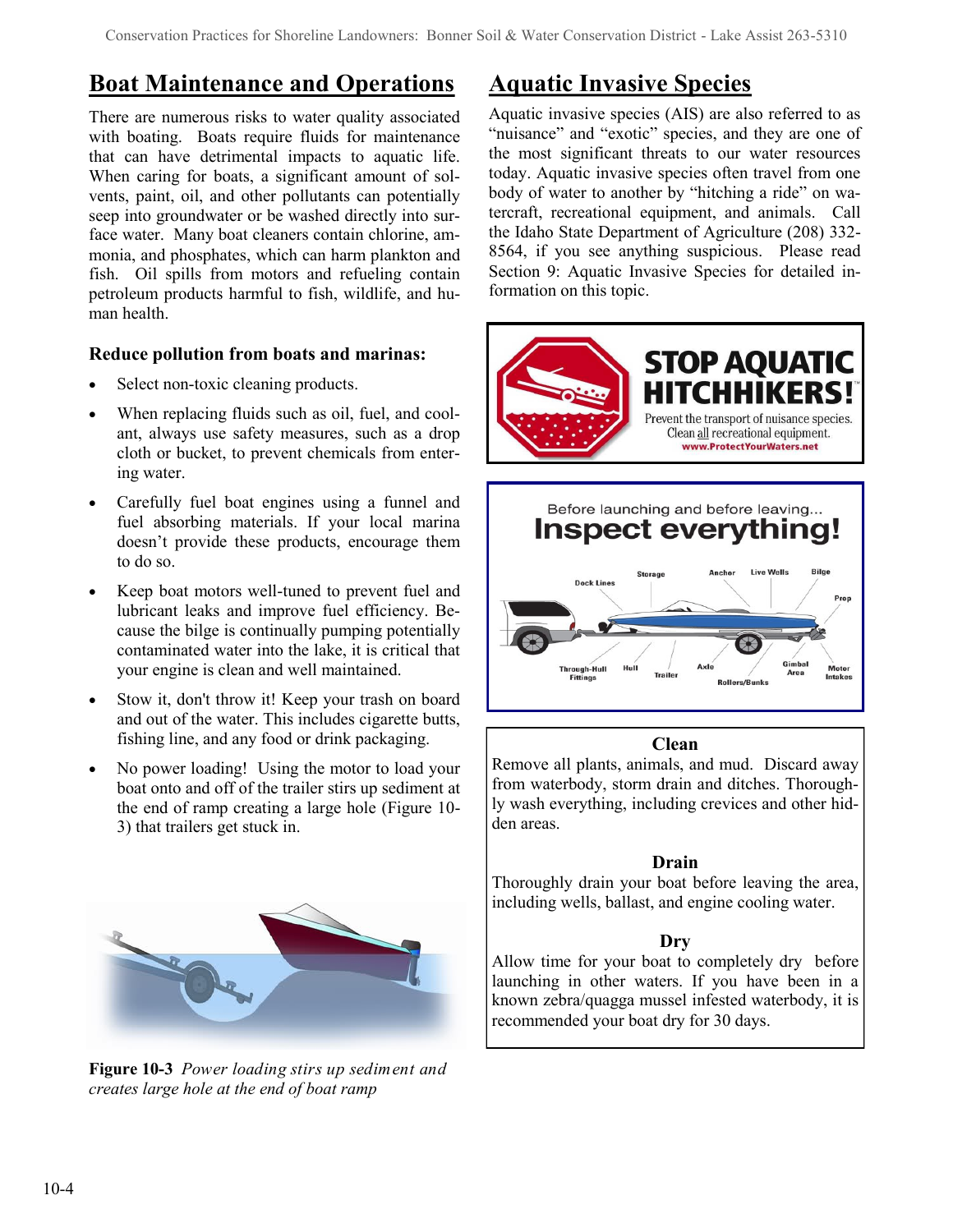# **Resource Directory**

### **Bonner County Waterways**

1500 Hwy 2, Suite 101 Sandpoint, Idaho 83864 (208) 255-5681

### **EMT Services**

Call 911/ Non-emergency reports 265-5525

### **Idaho Department of Water Quality**

2110 Ironwood Pkwy Coeur d'Alene, ID 83814 (208) 769-1422 cdalakemanagement@deq.idaho.gov deq.idaho.gov

### **Idaho State Department of Agriculture**

2270 Old Penitentiary Rd Boise, ID 83712 (208) 332-8500 1-800-830-2268

### **Idaho Parks and Recreation**

2885 Kathleen Ave; Suite 1 Coeur d' Alene, ID 83815 (208) 769-1511 www.parksandrecreation.idaho.gov/ Boating licenses and certification

### **Clean Boating Websites**

Boat U.S. Foundation www.boatus.com/foundation/

100thMeridian Initiative 100thMeridian.org

Stop Aquatic Hitchhikers! Protectyourwaters.net

Earth911 Earth911.com

### **Further Reading….**

Boat Green/ 50 Steps Boaters Can Take to Save Our Waters. Clyde Ford. New Society Publishers. 1/2/2008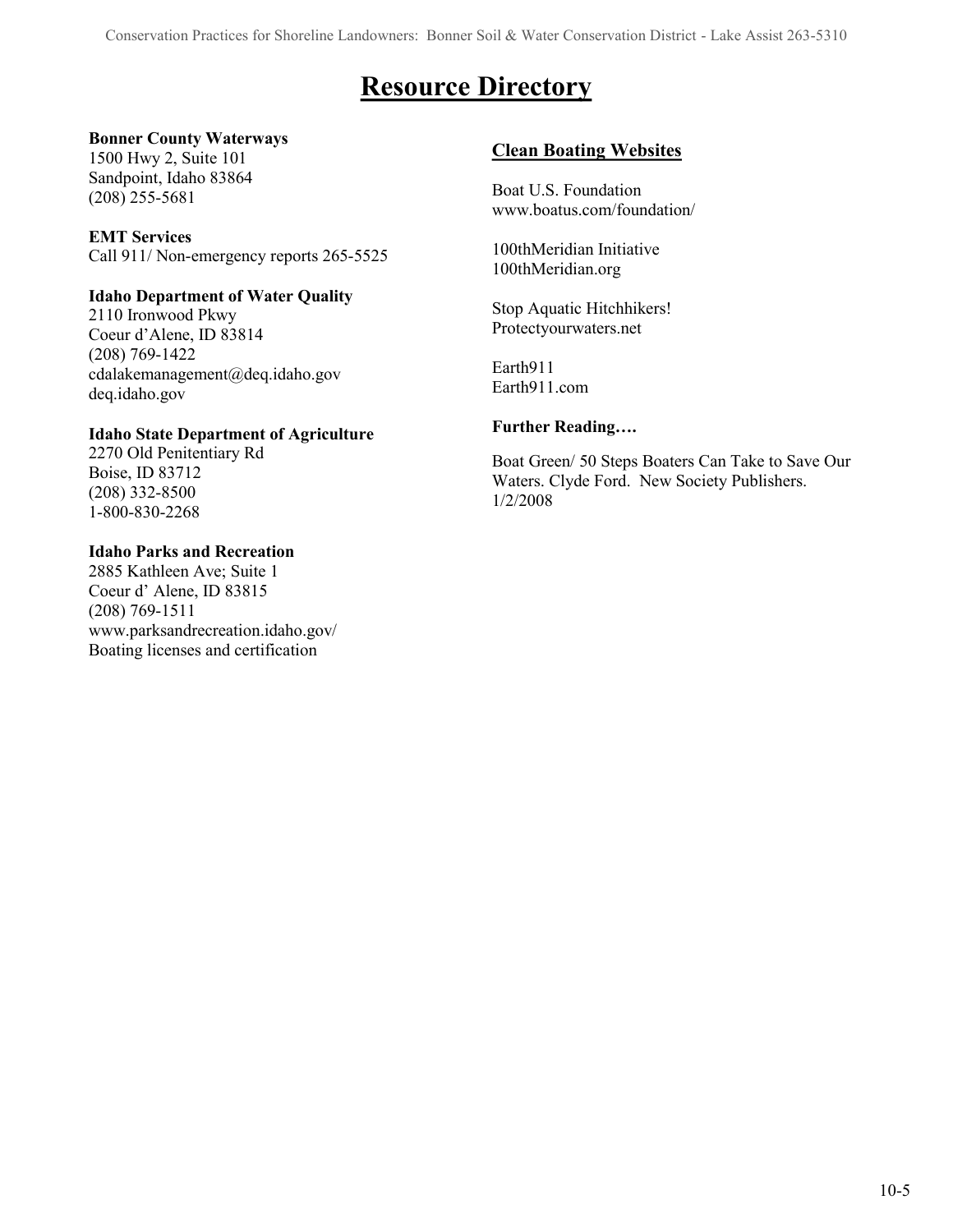# **RISK ASSESSMENT WORKSHEETS** Boating and Recreation

The assessment table below will help you identify potential environmental risks. For each question indicate your risk level in the right-hand column. Some choices may not correspond exactly to your situation. Choose the response that best fits. When finished turn to the **Action Worksheet** on page 7-7, and record your medium and high-risk practices. Your goal is to lower your risks. Use the BMP recommendations to help you determine the best solution.

|                                          | <b>LOW RISK</b>                                                                                                                                                       | <b>MEDIUM RISK</b>                                                     | <b>HIGH RISK</b>                                                                                           | <b>YOUR</b><br><b>RISK</b> |
|------------------------------------------|-----------------------------------------------------------------------------------------------------------------------------------------------------------------------|------------------------------------------------------------------------|------------------------------------------------------------------------------------------------------------|----------------------------|
| <b>Boat Maintenance</b>                  | Boat is maintained by<br>a professional me-<br>chanic before boating<br>season begins ensur-<br>ing motor doesn't leak<br>oil and fluids.                             | Have boat main-<br>tained every couple<br>seasons.                     | Don't maintain boat<br>until there is a noticea-<br>ble problem.                                           | Low<br>Medium<br>High      |
| <b>Boat Fueling</b>                      | Carry fuel absorbing<br>products with me at all<br>times and have en-<br>couraged marinas to<br>carry similar products.                                               | When fueling, I am<br>careful not to over-<br>flow or spill.           | I have never been con-<br>cerned with gasoline<br>spilling in the water. I<br>pump directly over<br>water. | Low<br>Medium<br>High      |
| <b>Aquatic Weed</b><br><b>Prevention</b> | Always clean and in-<br>spect boats and equip-<br>ment before and after<br>launching, to prevent<br>spreading aquatic in-<br>vasive species to other<br>water bodies. | Check boats and<br>equipment only when<br>time allows.                 | Never clean and in-<br>spect boats and equip-<br>ment.                                                     | Low<br>Medium<br>High      |
| <b>No Wake Zones</b>                     | I know the No Wake<br>Zones are 200' from<br>lake shores and 50'<br>from banks on Lake<br>Pend Oreille.                                                               | Mostly I abide by No<br>Wake rules, but<br>sometimes I let it<br>slip. | I have never known<br>where the No Wake<br>Zones are.                                                      | Low<br>Medium<br>High      |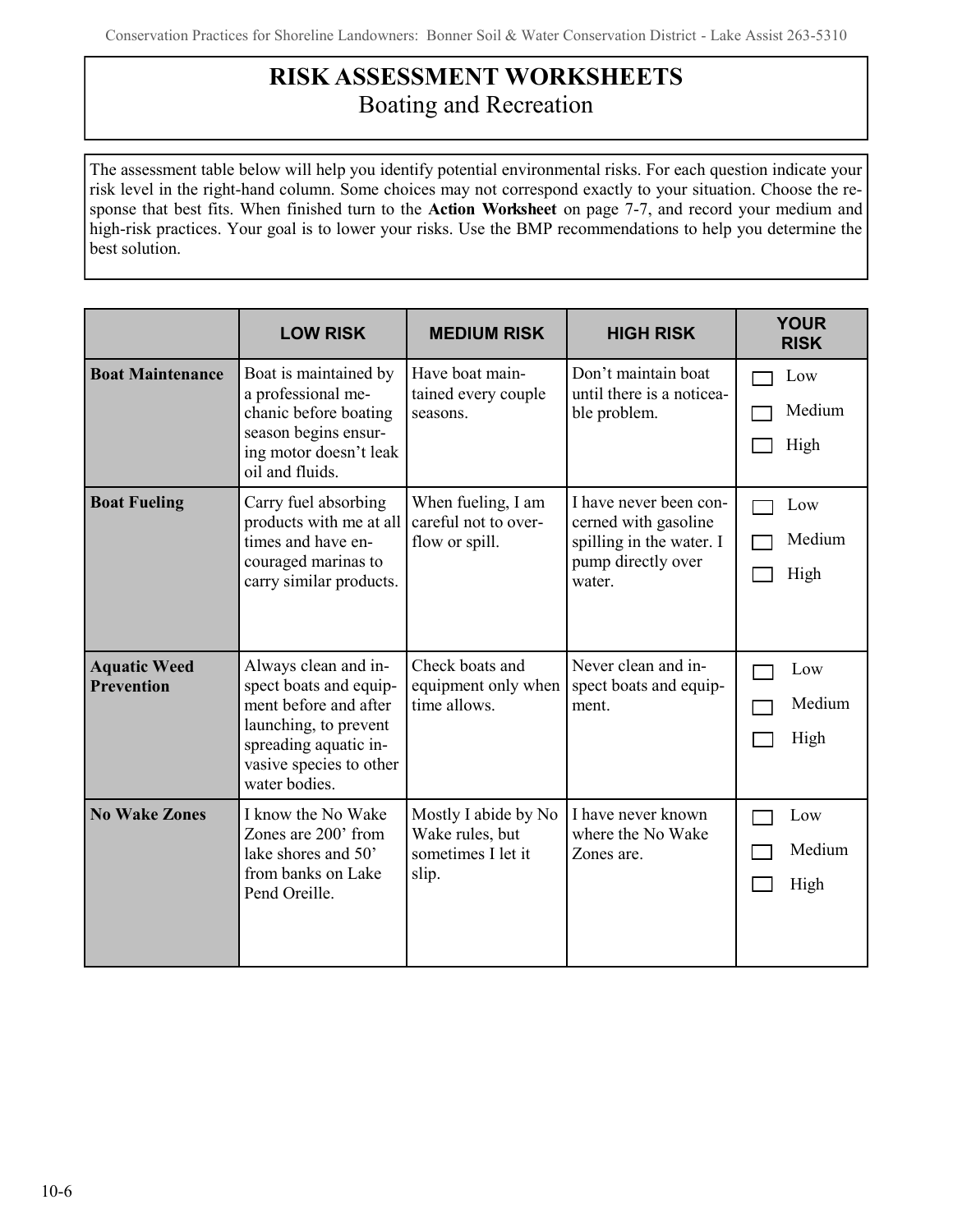# **ACTION WORKSHEET** Boating and Recreation

| Write all high and medium risks<br>below. | What can you do to reduce the risks?                                                                                            | Set a target date<br>for action.             |
|-------------------------------------------|---------------------------------------------------------------------------------------------------------------------------------|----------------------------------------------|
| Sample: Bathing in the lake with<br>soap. | Don't take baths in the lake, but if necessary,<br>use biodegradable soap. Look at your local<br>stores for biodegradable soap. | When it is warm<br>enough to go<br>swimming. |
|                                           |                                                                                                                                 |                                              |
|                                           |                                                                                                                                 |                                              |
|                                           |                                                                                                                                 |                                              |
|                                           |                                                                                                                                 |                                              |
|                                           |                                                                                                                                 |                                              |

Notes

I